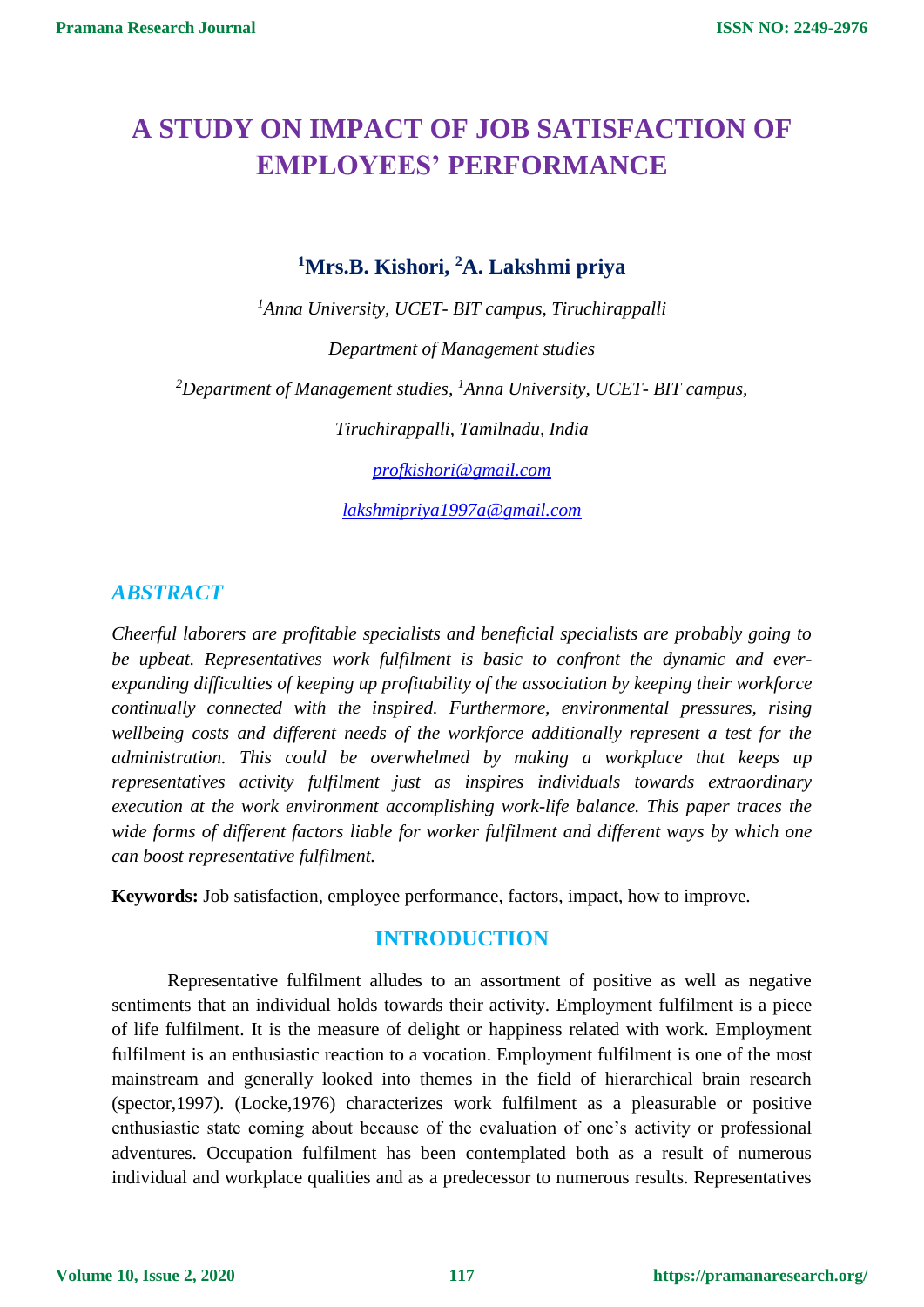who have higher employment fulfilment are normally less absent, less liable to leave, more productive, more liable to show hierarchical commitment, and bound to be happy with their lives (Lease,1998).

There are an assortment of elements that can impact an individuals degree of occupation fulfilment. A portion of these element incorporate the degree of pay and benefits, the saw reasonableness of the advancement framework inside an organization, the nature of the working conditions, leadership and social relationships, the work itself (the assortment of undertaking included, the intrigue and challenges the activity generates, and the clearness of the expected set of responsibilities/necessities). The more enjoyable individuals are inside their activity, the more fulfilled they are said to be. The idea of employment fulfilment has picked up significance since the time, the human relations approach has gotten mainstream. Occupation fulfilment includes complex number of variables, conditions, feelings, and conduct inclinations.

### **REVIEW OF LITERATURE**

Spector's (1997) alludes to work fulfilment as far as how individuals feel about their activity and various parts of their employments.

C.R. Reilly (1991) characterizes work fulfilment as the inclination that a specialist has about his activity or a general demeanor towards work or an occupation and it is impacted by the view of one's activity.

Schermerhorn (1993) defines occupation fulfilment as a compelling or enthusiastic reaction towards different parts of a worker's work.

Ellickson and Logsdon (2002) reinforce this view by portraying work satisfaction as how much delegates like their work.

Hussami (2008) occupational fulfilment and disappointment not just relies upon the idea of the activity, is likewise relies upon the desires what the activity supply to a worker.

Zobal (1998) various individuals decipher pay in an unexpected way. Compensation, rewards, recognition, and wages are terms utilized in various circumstances.

#### **OBJECTIVES OF THE STUDY**

- 1. To identify the variables of a job satisfaction.
- 2. To identify the variables of a employees performance.
- 3. To collect data regarding job satisfaction among employees.
- 4. To collect data regarding employees performance from superior.
- 4. To analyses the effect on job satisfaction of employees performance.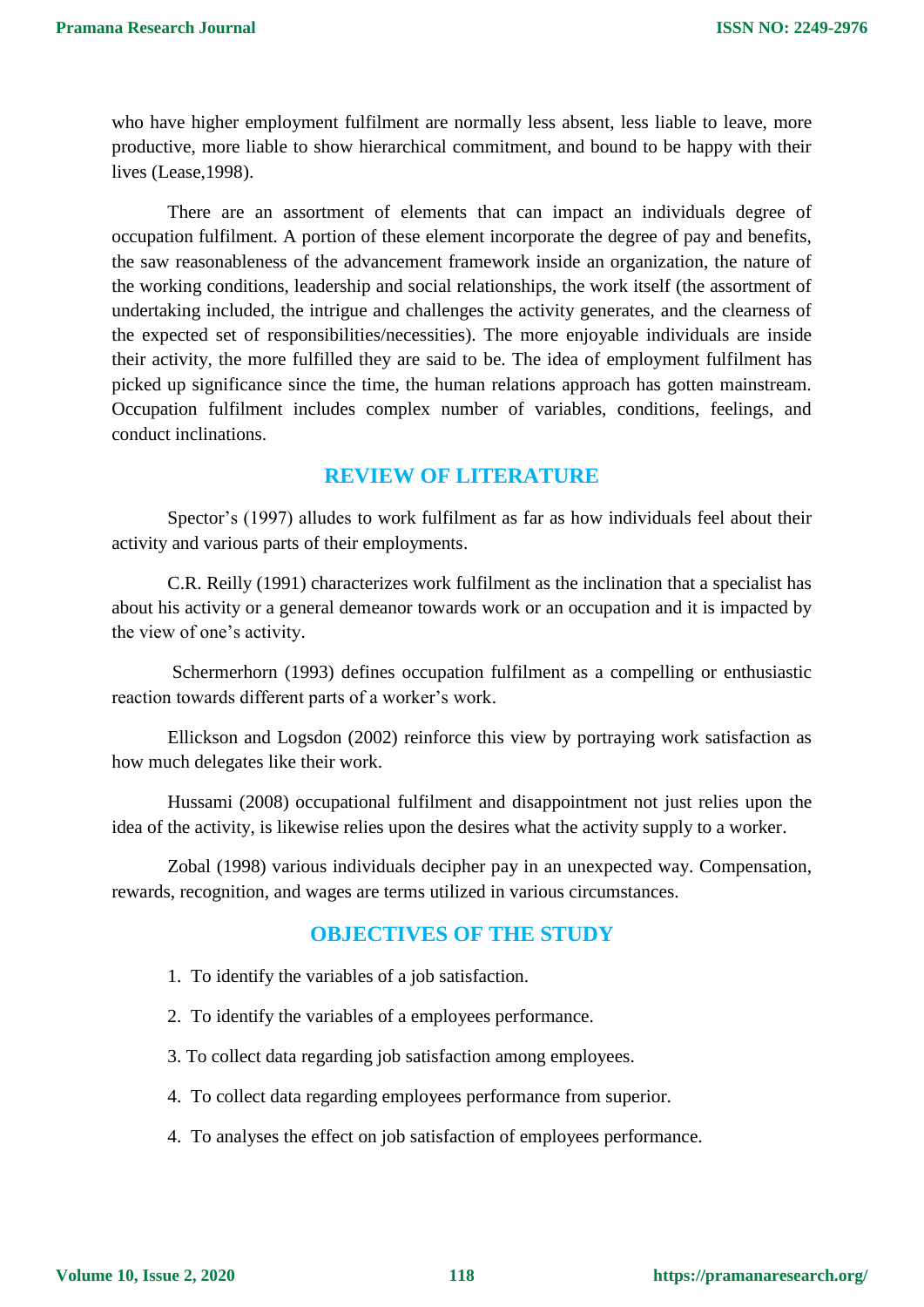## **FACTORS INFLUENCING EMPLOYEE JOB SATISFACTION**

- **1. Policies of compensation and benefits:** This is the most significance variable for representative fulfilment. Pay can be depicted as the measure of remuneration that a labourer anticipates from work. Representatives ought to be happy with serious compensation budles and they ought to be happy with it while contrasting their compensation and parcels and those of the untouchables who are working in a similar industry. A sentiment of fulfilment is felt by accomplishing reasonable and fair rewards. Following focuses might be outlined under this class :
	- Pay rates or wages
	- Rewards
	- Motivating forces (e.g., clinical allowances)
- **2. Job security:** Professional stability is a representatives confirmation or certainty that they will keep their present place of employment workers with an elevated level of employer stability have a low likelihood of losing their employment later on. Certain callings or business openings naturally have preferable professional stability over others; job security is additionally influenced by a laborer's exhibition, accomplishment of the business and the current financial condition. Following focuses go under this class:
	- Office of more
	- Open /sensible objective
	- Leaves
- **3. Working conditions:** Representatives are profoundly energetic with great working conditions as they gives a sentiment of safety, comfort and inspiration. On the contrary, poor working condition draws out a dread of awaful wellbeing in representatives. The more agreeable the workplace is increasingly beneficial will be the representative. Following these focuses go under this classification:
	- Having a sense of security and solace in workplace.
	- Instruments and hardware.
	- Working techniques.
	- Security monitors and stopping office.
	- Very much ventilated with great light, fans and cooling.
	- Perfect and clean office place, rest zone and washrooms.
- **4. Relationship with superior authority:** A decent working relationship with your prevalent is basic since, at each stage, you need their expert input, constructive criticism, and general comprehension. Following these focuses go under this class:
	- Relationship with prompt manager.
	- Correspondence among workers and senior administration.
	- Treatment to worker.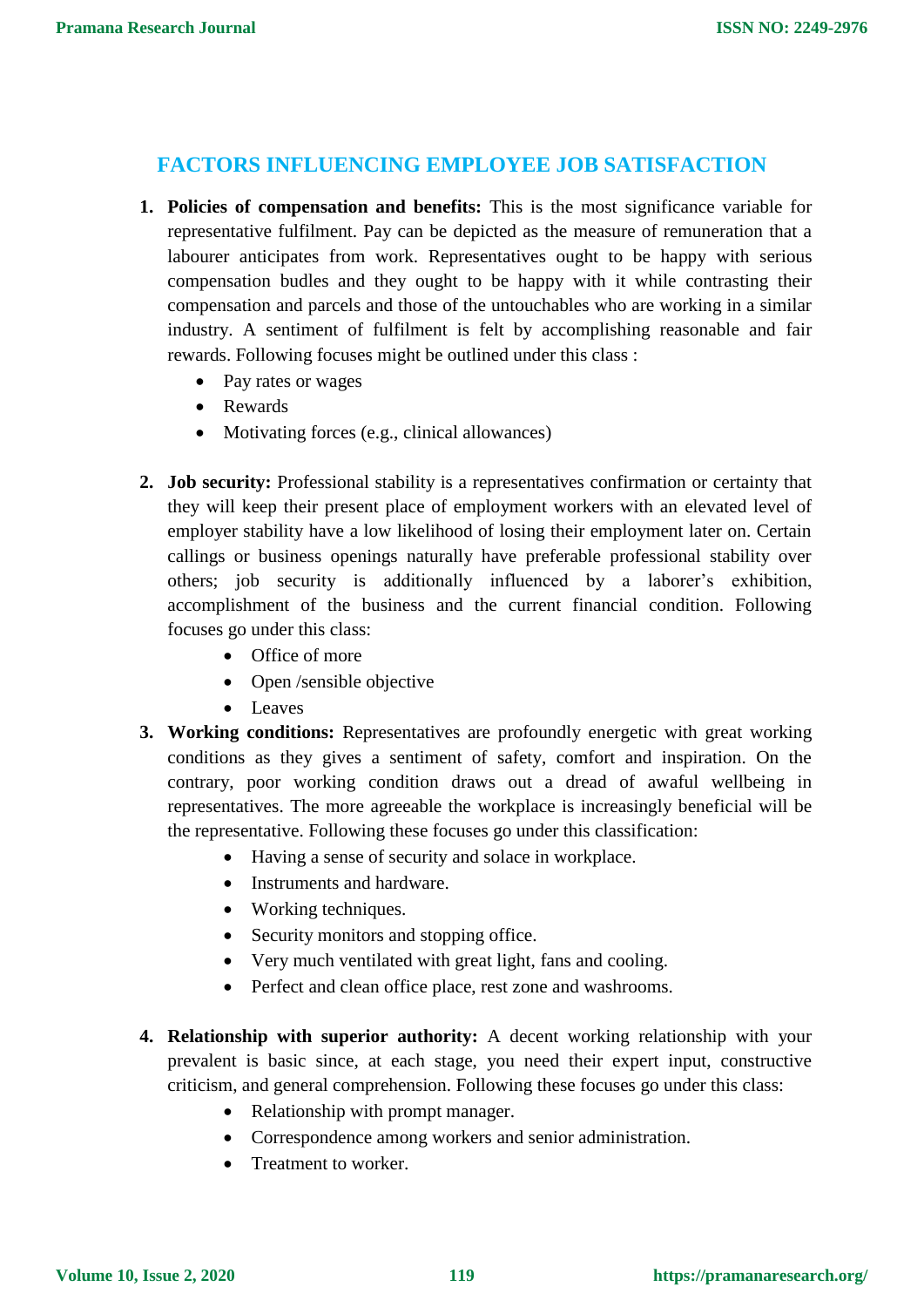- **5. Promotion and career development:** Advancement can be responded as a huge accomplishment in the life. It guarantees and conveys more pay, responsibility, authority, independence and status. The open door for advancement decides the level of fulfilment to the representative. Following focuses goes under this classification:
	- Opportunity for advancement.
	- Equivalent chance to develop regardless of being male or female.
	- Open door for utilization of aptitudes and capacities.
	- Preparing program.
- **6. Leadership styles:** The fulfilment level in the activity can be dictated by the authority style. Representative fulfilment is incredibly upgraded by majority rule style of initiative. Vote based pioneers advance friendship, respect and warmth relationship among the employees. On the contrary, employees working under tyrant and domineering pioneers express low degree of worker fulfilment. Following focuses go under this class:
	- Incline toward law based style of authority.
	- Friendship, respect and warmth realationship.
- **7. Work group:** It is a characteristic want for people to interface with others. Therefore, existence of gathering in association is a typical noticeable actuality. This trademark brings about the arrangement of the work bunch at the workplace. Disengaged laborers hate their activity. The work bunches utilize a noteworthy impact on the fulfilment of representatives. Following focuses go under this classification:
	- Relationship with the gathering individuals.
	- Gathering elements.
	- Gathering cohensiveness.
- **8. Personal variables:** The individual determinants likewise help a ton in keeping up the inspiration and individual components of the representatives to work viably and productively. Worker fulfilment can be identified with mental variables. In this manner, quantities of individual factors decide the worker fulfilment of the representatives. There are five factors under this class, that is, personality, expectations, age, education, and sexual orientation contrasts.
- **9. Other factors:** There are some other significant factors which influence the degree of the worker fulfilment in association. Following focuses go under this class:
	- Gathering excursion (feel like a piece of family).
	- Consolation and criticism.
	- Utilization of web and other innovation for doing work.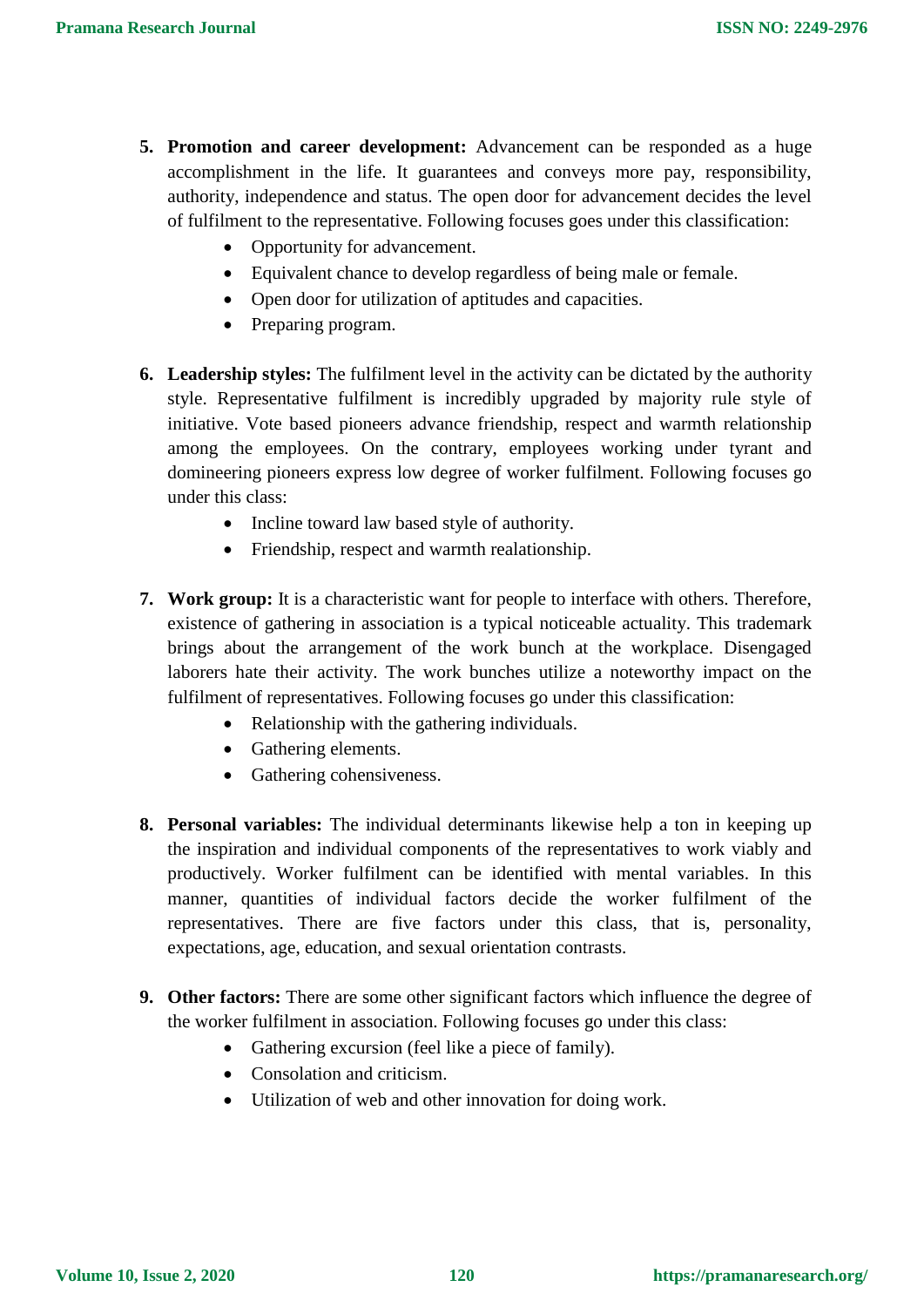# **IMPACT OF JOB SATISFACTION ON EMPLOYEE PERFORMANCE**

- **Satisfaction and productivity:** "Upbeat laborers are beneficial specialists" is a fantasy. Different research specifies, "Profitable laborers are probably going to be upbeat". Fulfilled specialists are progressively profitable and increasingly beneficial laborers are exceptionally fulfilled, laborers efficiency is higher in associations with increasingly fulfilled specialists.
- **Satisfaction and Absenteeism:** Satisfied representstives have less avoidable absences, while it positively bodes well that disappointed representatives are bound to miss work.
- **Satisfaction and Turnover:** Fulfilled representatives are more averse to stop. Associations take activities to hold superior workers and to get rid of lower entertainers.
- **Satisfaction and workplace Deviance:** Fulfilled representatives are less inclined to make a freak conduct at the workplace, while disappointed representatives makes an enemy of social sort of conduct at the work environment including unionization attempts, susbstance abuse, stealing at work, undue mingling and lateness.
- **Satisfaction and organization citizenship behaviour(OCBs):** Fulfilled representatives who feel genuinely treated by and are trusting of the association are all the more ready to take part in practices that go past the ordinary desires for their activity.
- **Satisfaction and customer satisfaction:** Fulfilled specialists give better client support. Fulfilled representatives increment consumer loyalty since they are all the more well disposed, peppy, and responsive; they are less inclined to turnover, which enables work to long haul client connections; and they are experienced. Disappointed clients increment representative employment disappointment.

# **HOW TO IMPROVE EMPLOYEE SATISFACTION?**

 Representative perspectives commonly mirror the lesson of the organization. In zones of client assistance and sales, happy representatives are critical on the grounds that they speak to the organization to people in general.

- 1. Clear, concise and consistent communication,
- 2. Getting to know your employees and create a team,
- 3. Training and other improvement programs,
- 4. Empower employees across the company,
- 5. Work Itself,
- 6. Fair compensation and benefits,
- 7. Opportunity for promotion and career development,
- 8. Monitor performance and rewards for contribution,
- 9. Provide regular, honest feedback,
- 10. Provide best equipment and safe working conditions.